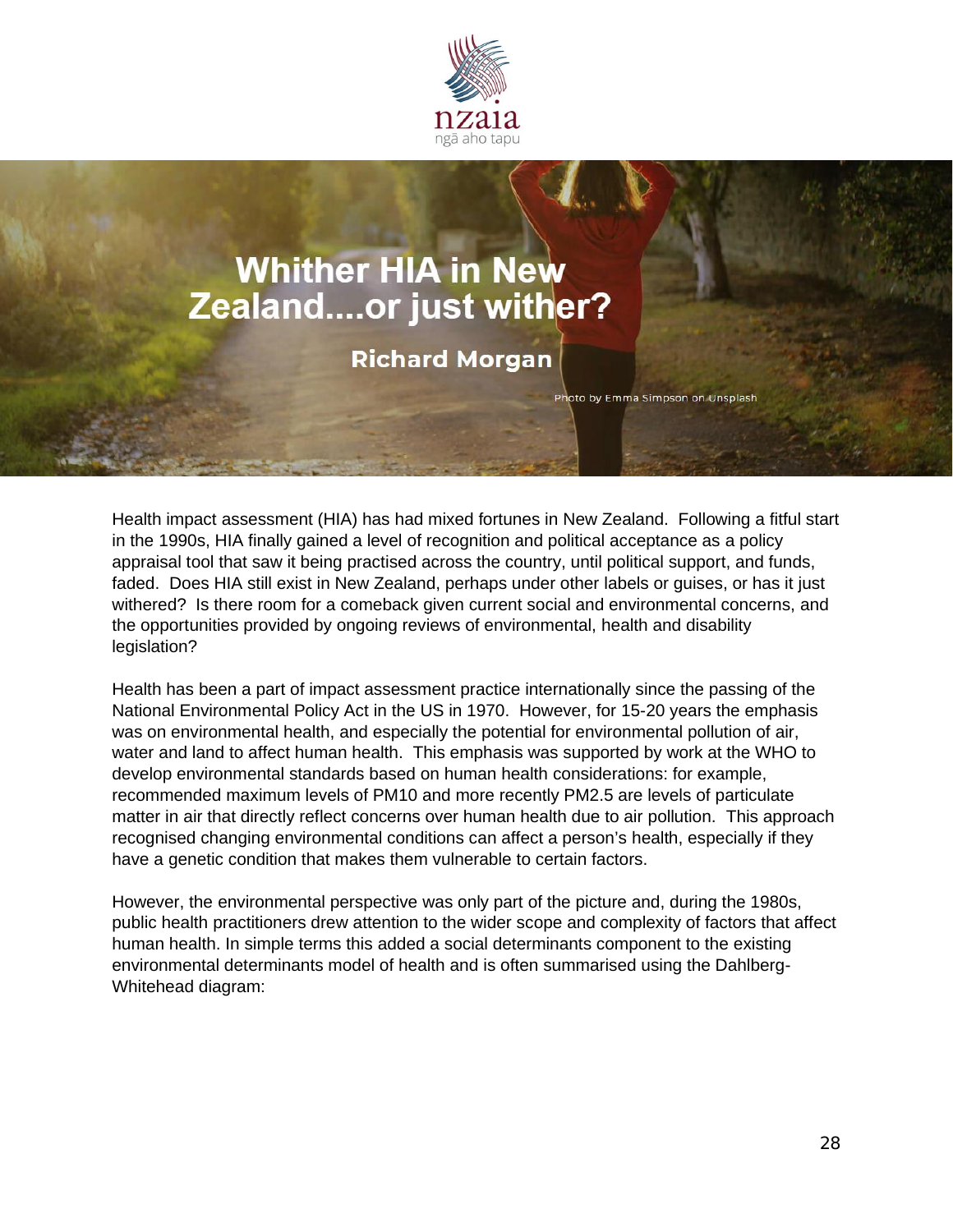



## Source: Dahlgren and Whitehead (2007)

The notion that health can be affected by a breadth of factors, many potentially altered directly or indirectly by policies, plans and projects, led to the emergence in the late 1980s and early 1990s of health impact assessment as a vehicle for bringing these considerations into relevant decision-making processes.

In New Zealand, the enactment of the Resource Management Act 1991 at that time integrated impact assessment into the resource consent process and, given the reference in s5 to enabling "…people and communities to provide for their social, economic, and cultural well-being and for their health and safety…", hopes were high that health would be treated as a natural, integral part of that impact assessment process. This intention prompted the Public Health Commission (an independent advisory body set up in 1993) to develop a guide on health impact assessment that could be used in the context of the RMA consent processes (PHC, 1995). The HIA process envisaged in that guide was based on a risk model, so a complementary guide on health risk assessment, covering the technical core of the HIA, was also released (PHC, 1995). For various reasons (one perhaps being that the PHC being abolished in 1996), these initiatives seemed to have little lasting influence on the assessment of environmental effects under the RMA. In the absence of formal government guidance on the process of assessing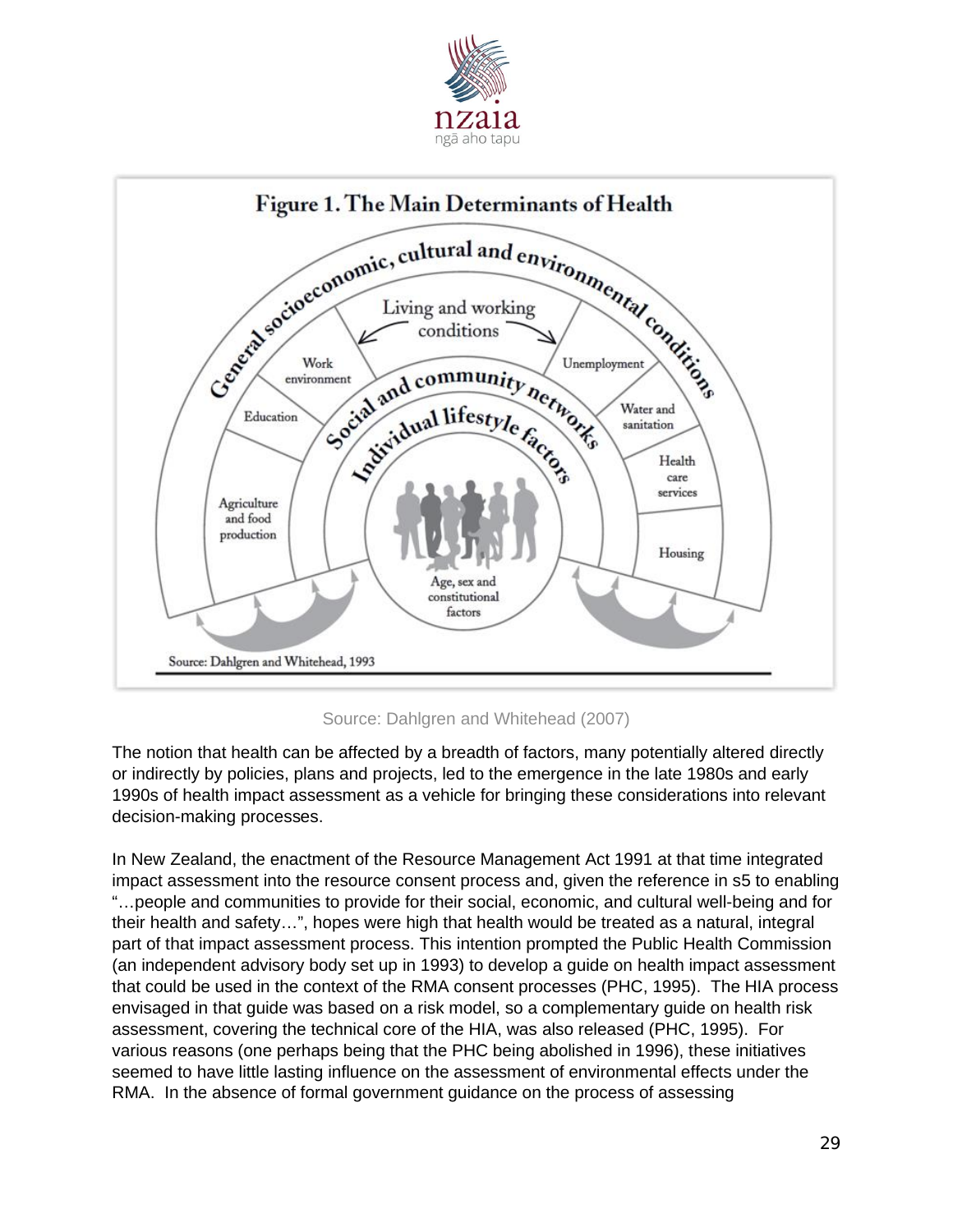

environmental effects until 1999, and without further advice on how to address health issues, impact assessors largely fell back on familiar environmental health considerations that were a feature of planning applications under previous planning processes, such as the reliance on environmental standards.

In 1998, New Zealand hosted the annual conference of the International Association for Impact Assessment (IAIA) in Christchurch, organised by Nick Taylor and Martin Ward. To take advantage of the presence at the conference of a number of international experts on HIA (such as Martin Birley, an international HIA consultant, and Roy Kwiatkowski from Health Canada) the author organised a one-day pre-conference workshop on HIA, with the morning given over to international perspectives, and the afternoon to presentations and discussion about the current state of HIA in New Zealand (Morgan, 1998). This event was followed up by presentations and discussions on HIA at the Public Health Association annual conferences that year and the next. Together, these activities renewed interest in a more broadly based HIA that would serve wider public health aims. Staff working for the National Health Committee researched the use of HIA at the strategic (policy) level in other countries, especially in Europe, and undertook a pilot study to allow staff to explore possible approaches to the use of HIA for the assessment of government policies (Lewis, 2000).

This work was ultimately reflected in the New Zealand Health Strategy 2000 which identified "*A healthy social environment*" as its leading goal, and "*Assess public policies for their impact on health and health inequalities*" (NZHS, 2000, p. 10) as the first objective for that goal. To meet that objective, the Public Health Advisory Committee (established in 2001 and working under the National Health Committee) was tasked with developing a new health impact assessment guide. So "*A Guide to Health Impact Assessment: A Policy Tool for New Zealand*" was released in 2004 (PHAC, 2004) and was very much aimed at the assessment of non-health policies. This was followed in 2007 by the release of *Whānau Ora Health Impact Assessment* (MoH, 2007) to help policy makers anticipate the potential health effects of a policy on Māori and their whānau. An HIA support unit was set up within the Ministry of Health to promote the use of HIA for policy assessment in central, regional and local government, to organise short training courses on HIA, and to administer a Learning by Doing fund.

In broad terms, central government departments did not take up HIA to any great extent despite these efforts. In contrast there was much greater take-up by regional and metropolitan councils and the district health boards. The 36 completed HIAs available on the MoH website, mainly from the years 2006-2014, reflect this regionalism: the majority concern urban development strategies or plans, with transport (including three Regional Land Transport Strategies) also prominent. The MoH website also has seven whānau ora HIAs, typically involving DHBs and local iwi, examining the implications for Māori health of a range of proposals.

The period from 2004-8 marked the high point for this form of HIA in New Zealand. A change of government in 2009 saw the dis-establishment of the HIA Support Unit and a wind-down in training activity. District health boards, however, maintained an interest in HIA, including working with policy and planning staff in regional and local authorities on issues such as urban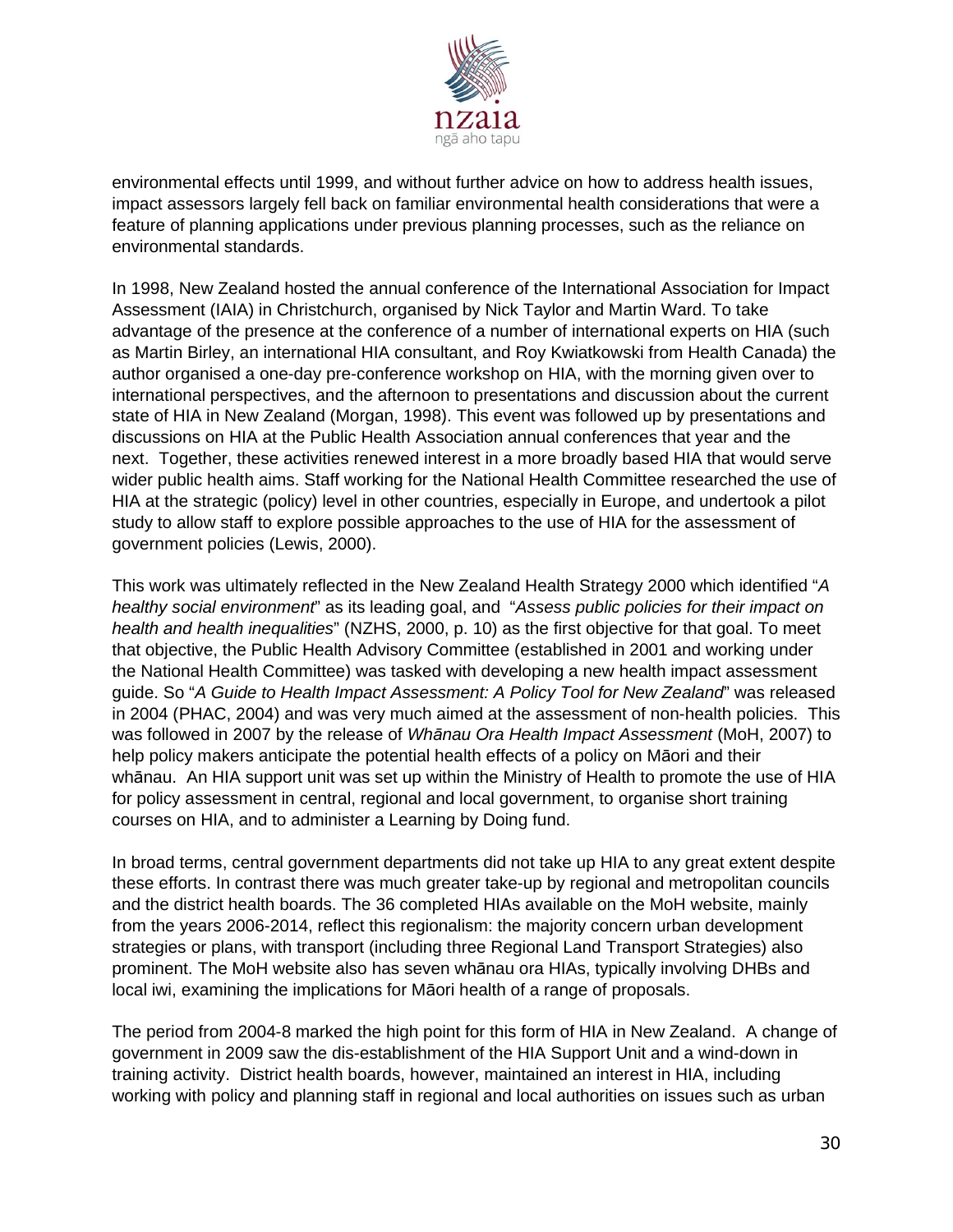

growth strategies. But over time the interest in HIA seems to have been largely superceded by a Health in all Policies (HiAP) approach, which is oriented very much towards the achievement of desired health outcomes in non-health policies (e.g. reducing health inequalities; encouraging higher levels of physical activity through changes in urban design or transport modes; etc.). This trend has seen less emphasis on the analysis of proposed policies and plans for their unintended consequences for health, a key part of any impact assessment process.

What of HIA at the project level? Despite the early work of the PHC in the 1990s to develop an HIA model, there are few examples of distinct, named, project-level HIAs in New Zealand. Ironically there was one attempt to use the 2004 PHAC HIA model on a major project. It came about through the Learning by Doing fund of the Ministry's HIA support unit, when a team from Community and Public Health at the Canterbury DHB carried out an HIA on the Central Plains Water Scheme in 2008, to make up for the perceived lack of a significant health component in the AEE of that proposal. An evaluation of the HIA for the Ministry of Health (Morgan, 2011, p. 26) concluded that:

*in the end, the decisions on the resource consents were rather unsympathetic to some of the key messages of the HIA, such as the inequality arguments, and the commissioners regarded the HIA as less than objective.*

The information contained in the HIA, and the way the issues raised were argued at the consent hearing, emphasised the distance between policy HIA and project HIA.

*The tools developed for policy-level HIA tend to focus on broader issues, which provide the basis for negotiated change to proposed policies. In contrast, HIA in the RMA context has to focus much more specifically on cause–effect pathways that link particular project actions to direct and indirect environmental changes, which in turn lead to potential impacts on the health of individuals and communities. Consequently, HIA in the RMA context has to be focused more directly on generating specific impact information that can be defended in public hearings if necessary (Morgan, 2011, p. 26).*

The other main problem noted in the evaluation was that by undertaking the HIA, the Public Health Unit was unable to perform its role as the health advocate/advisor to proponents and decision-makers. The CPWS HIA was seen as a "one-off" process, due to particular circumstances, and the evaluation recommended that it should not be seen as model for future project HIAs.

Despite the lack of named HIAs at the project level, health impacts have not been ignored in AEEs for resource consents under the RMA. However, as noted earlier, the treatment has generally been dominated by environmental health considerations. A common practice has been to use environmental standards, based on human health considerations, for issues such as water and air quality, noise, and land contamination. These can be applied by environmental scientists without public health training, an important consideration with the low numbers of public health practitioners working in impact assessment. On the other hand the use of standards leads to health being treated implicitly, to the extent that decision-makers and the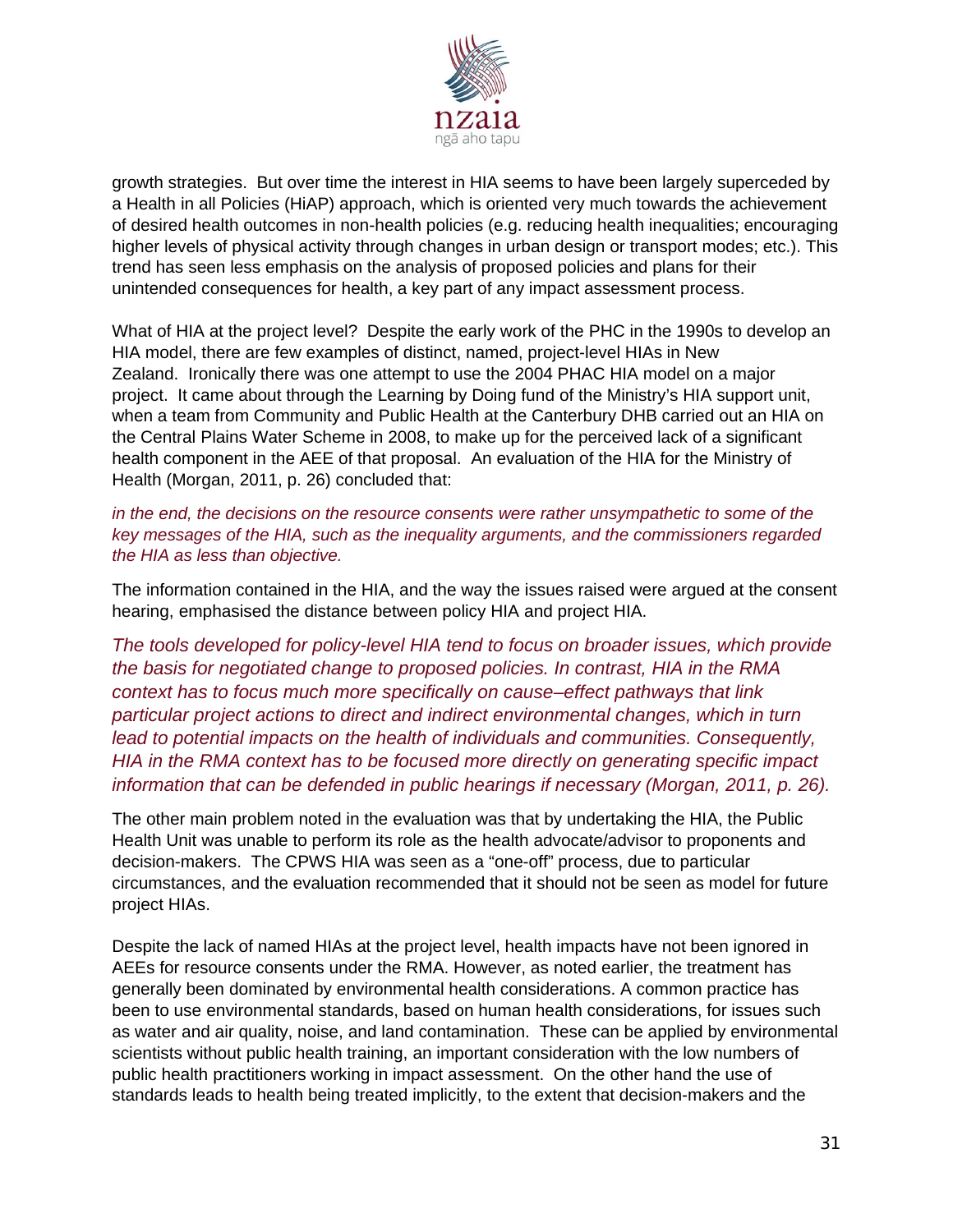

public may not always make the connection to health. In addition, as the standards will usually be applied to separate environmental sectors, the treatment of health is disaggregated, making an overall assessment of environmental health consequences difficult and an overall assessment of community health outcomes impossible. In particular, the combined health effects of various forms of environmental pollution are often problematic, especially for vulnerable individuals and communities, when exposed to combined effects even when separate standards are predicted to be met or single effects are determined as less minor . In terms of the broader social determinants of health, the more important ones have tended to be picked up in social impact assessments, if carried out, but usually without the substantive investigation a public health professional would conduct.

As a consequence, there is rarely any overall assessment of the total burden of health impacts on individuals, families, or communities, taking account of both environmental and social determinants. This is where project level HIA has a role to play. Working with environmental scientists, ecologists, social scientists, and building on their investigations, the HIA practitioner would provide an integrated analysis of the health impacts that might be experienced by various sectors of the community. This is not a role the public health units and DHBs can take up: it needs independent practitioners with public health training, who are familiar with impact assessment methods and processes, from biophysical/ecological to social and cultural. And it needs non-health practitioners who understand the complexity of conducting an HIA alongside the other components of an AEE. There is room for new HIA guidance along these lines from the Ministry of Health and Ministry for the Environment once the new Natural and Built Environment Act has been passed.

What of policy level HIA? The *Health and Disability System Review – Final Report – Pūrongo Whakamutunga* released in March 2020 contains just one comment on HIA, in a section on HiAP:

## *International experience has found that without an explicit process, such as health impact assessments (HIA), the availability of technical information on the expected health and wellbeing impacts is unlikely to be sufficient to influence decision-making to any significant degree. (p. 86)*

Despite this positive recognition of the value of HIA, there does not seem to be any intent in subsequent government documents to return to the heady days of the early 2000s when HIA was a central policy tool. Yet faced with major decisions such as those associated with climate change mitigation and adaptation in coming decades, decisions that could lead to fundamental changes for New Zealand communities, HIA should be a key part of the analytical toolkit to ensure unintended consequences for health from those decisions are minimised or avoided altogether.